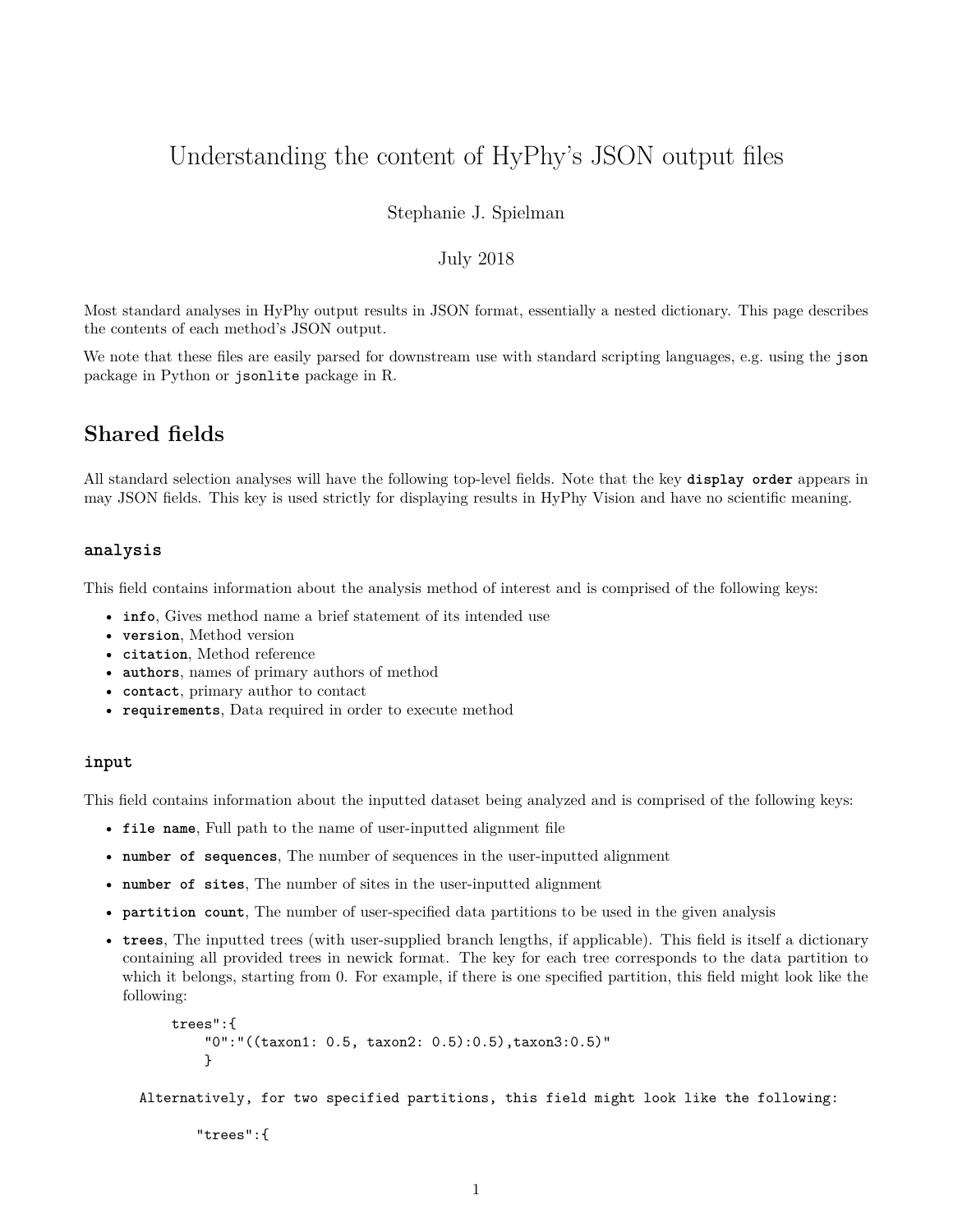```
"0":"((taxon1: 0.5, taxon2: 0.5):0.5),taxon3:0.5)",
"1":"((taxon1: 0.1, taxon2: 0.1):0.1),taxon3:0.1)"
  }
```
# **fits**

This field will contain information about each fitted model in the given analysis, and as such each method will return different fits. Most fit fields will contain the following fields:

- **Log Likelihood**, the log likelihood of the fitted model
- **estimated parameters**, the number of parameters estimated during likelihood optimization (i.e., not including empirically-determined parameters)
- **AIC-c**, the [small-sample AIC](https://en.wikipedia.org/wiki/Akaike_information_criterion#AICc) for the fitted model
- **Rate Distributions**, the inferred rate distribution under the fitted model. Depending on the model, this field can refer to different rates. See each fit description for an explanation of the rates provided.

Within **fits**, all methods will contain a field **Nucleotide GTR**, and most will contain a field for **Global MG94xREV** (note that this is termed **MG94xREV with separate rates for branch sets** in methods RELAX and BUSTED, and termed **Baseline MG94xREV** in aBSREL). Each of these fields will contain the following additional fields:

- **Nucleotide GTR**
	- **– Equilibrium frequencies**, a vector of nucleotide frequencies obtained empirically, in alphabetical order (A, C, G, T)
	- **– Rate Distributions**, a dictionary of inferred nucleotide substitution rates under the GTR model. Note that, for all inferences, the rate  $A \rightarrow G$  (and therefore also  $G \rightarrow A$ ) is constrained to equal 1.
- **Global MG94xREV** (or analogous field in RELAX, BUSTED, aBSREL)
	- **– Equilibrium frequencies**, a vector of codon frequencies obtained using the [CF3x4 estimator,](http://dx.doi.org/10.1371/journal.pone.0011230) in alphabetical order (AAA, AAC, AAG,. . . , TTT)
	- **– Rate Distributions**, inferred *ω* rates under the fitted model. Content in this field is method-specific.

#### **data partitions**

This field provides information about the specified partitions for a given analysis. In this context, partition refers to the case where different sites evolve according to different trees. It does not refer to branch sets.

Keys enumerate partitions (starting from 0). Each partition contains the following fields:

- **name**, an automatic name determined by HyPhy for the given partition.
- **coverage**, a list of the sites to which the given partition corresponds.

#### **branch attributes**

This field provides information branch-level inferences. It contains a field for each partition (starting from 0) as well as an **attributes** field. Each partition's field further contains a dictionary for each node (taxa and internal nodes) in the data containing information about the branch. For each key seen per node, the **attributes** field defines its meaning, either **branch length** or **node label** (indicating meta information).

For example, consider this (fake, for explanation purposes) example **branch attributes** field:

```
"branch attributes":{
       "0":{
         "Node0":{
           "Nucleotide GTR":0,
           "Global MG94xREV":0
          },
         "Node1":{
           "Nucleotide GTR":0.1866611825064384,
           "Global MG94xREV":0.1982719556638508
```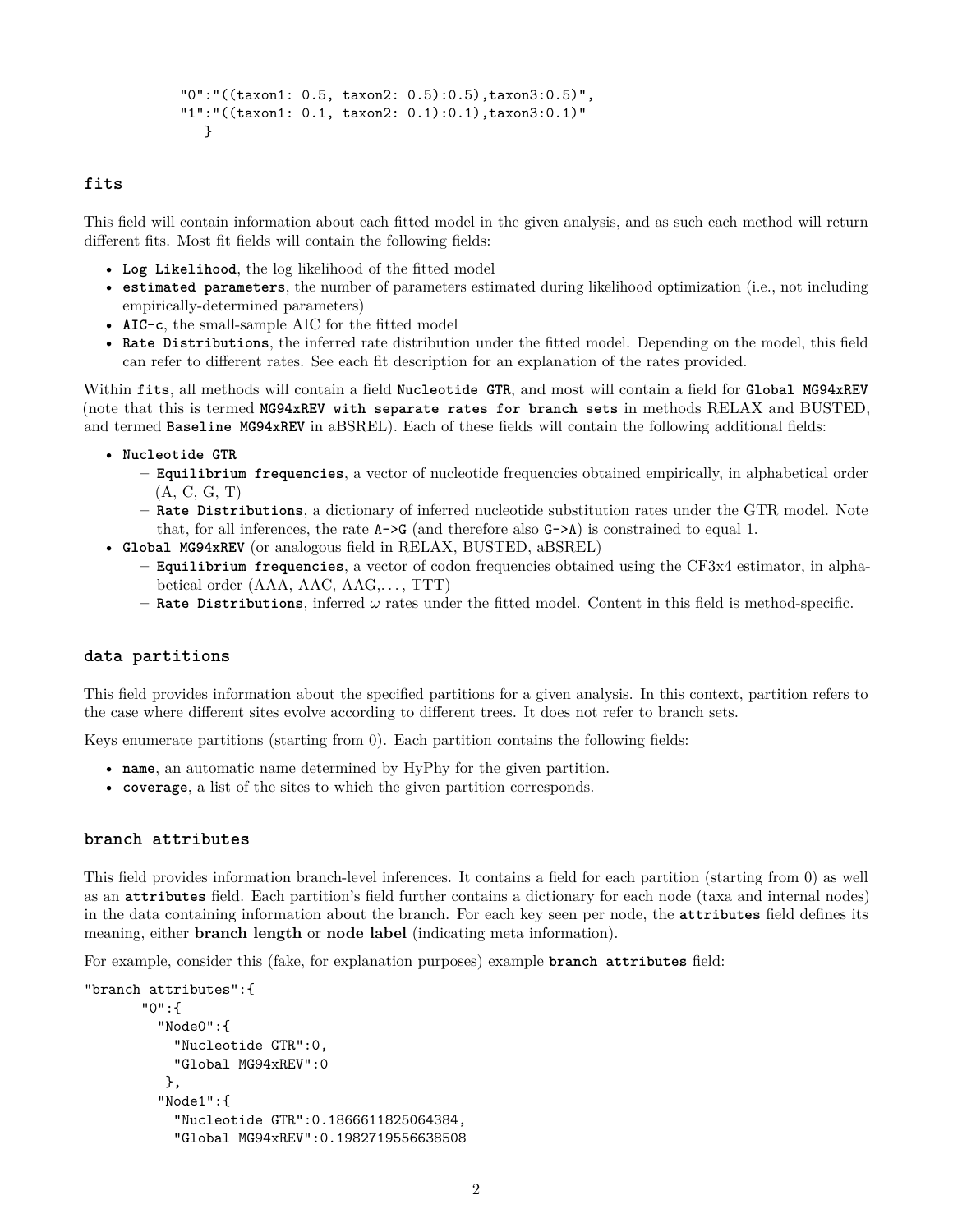```
},
   "taxon1":{
     "original name": "taxon1",
      "Nucleotide GTR":0.0371579129290541,
     "Global MG94xREV":0.03929183706601039
    },
   "taxon2":{
     "original name": "taxon2",
     "Nucleotide GTR":0.01588385857974938,
     "Global MG94xREV":0.01711781392713551
    }
    "taxon3":{
  "original name":"taxon!!!3~~",
  "Nucleotide GTR":0.3679870611263812,
  "Global MG94xREV":0.4073912756908664
}
  },
 "attributes":{
   "original name":{
     "attribute type":"node label",
     "display order":-1
    },
   "Nucleotide GTR":{
     "attribute type":"branch length",
     "display order":0
    },
   "Global MG94xREV":{
     "attribute type":"branch length",
     "display order":1
    }
  }
```
Here, we see a single partition (0) with two internal nodes (Node0, Node1) and three tips (taxon1, taxon2, taxon3). All of these nodes contain the keys **Nucleotide GTR** and **Global MG94xREV** associated with numerical values. Looking into the **attributes** dictionary, we see that these keys correspond to the **attribute type** "branch length". Therefore, the values present in each node's dictionary represent the inferred branch length at that node under the given model. We also see the key **original name** for only nodes which are *tips*. This attribute, recorded as a "node label" in **attributes**, provides the original taxon name provided to HyPhy. In the event that there are forbidden characters in the provided name (i.e. for taxon3), HyPhy maps this forbidden name to an acceptable name. The original provided name will be recorded as an attribute in the node's dictionary.

# **tested**

}

This field indicates whether each node (taxon and internal node) belongs to either the "test" or "background" branch sets. If multiple partitions were specified, then there will be a dictionary for each partition, beginning from 0. In the case of RELAX, this field will indicate if branches are Test, Reference, or Unclassified.

#### **timers**

This field provides the run times, including total execution time (**Total time**), of different stages in model fitting. Each method will report the total time as well as times for critical fitting stages specific to the method.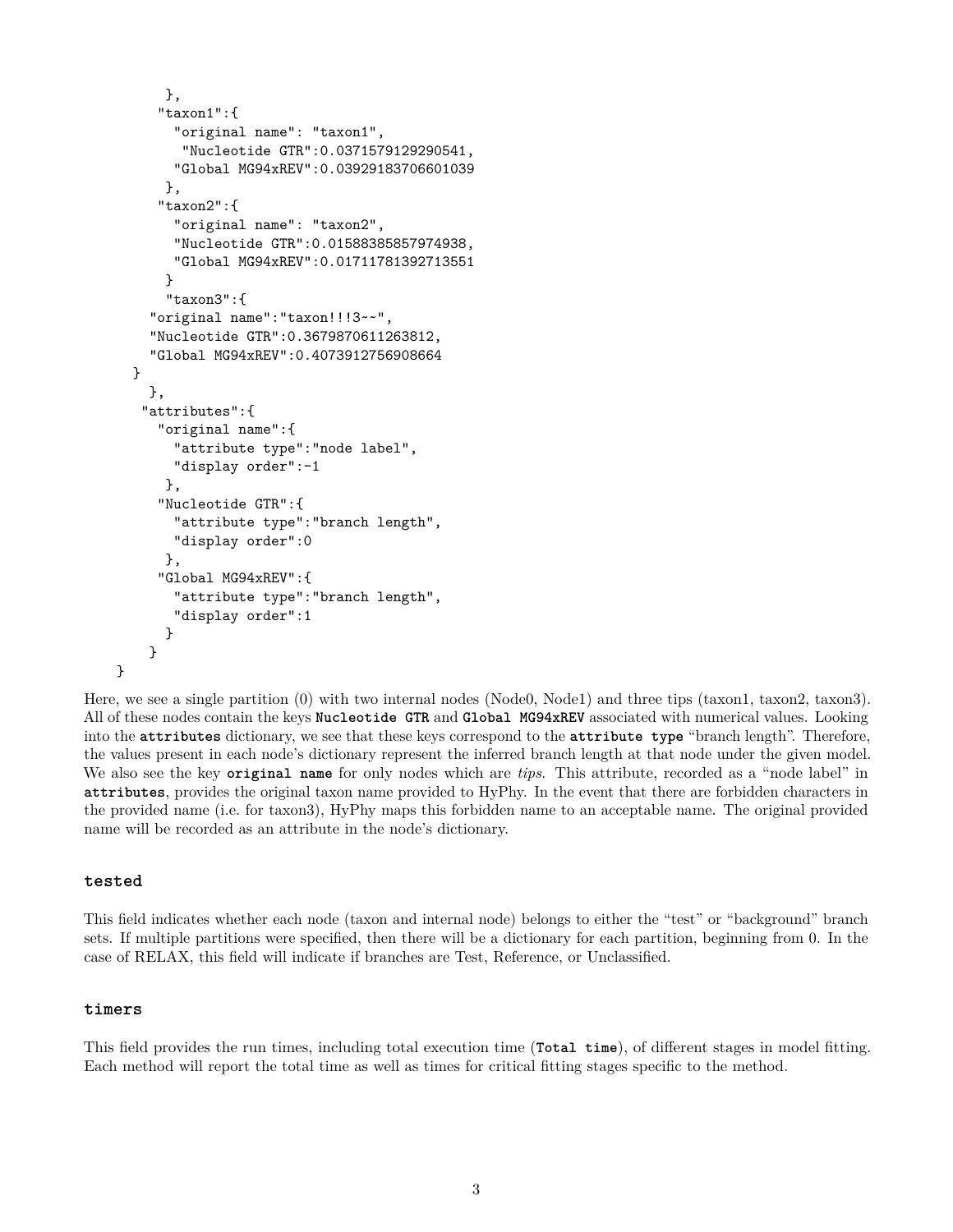# **BUSTED**

This section details JSON fields which are specific to BUSTED, and further clarifies the contents of shared fields as they appear in BUSTED.

# **background**

This field simply contains the value **0** or **1** indicating if all nodes are considered as test ("foreground"), or if specific test/background sets have been specified. **0** indicates that all branches are test, and **1** indicates that there are separate test and background lineages.

# **test results**

This field reports the likelihood ratio test statistic (**LRT**) and P-value (**p-value**) obtained under the BUSTED test for gene-wide episodic selection.

# **fits**

In BUSTED, this field contains either 3 or 4 model fits:

- **Nucleotide GTR**, whose contents are described above in the section **Shared fields**
- **MG94xREV with separate rates for branch sets**, the MG94xREV fit in BUSTED.
	- **– Rate Distributions** reports the branch-set–wide inferred *ω* ratio. This field will contain either one or two keys (depending on if test and background were specified, or just test). For example, this field would contain the following contents for an analysis with test and background specified, where each list representes **[dN, dS]** (as BUSTED does not consider synonymous rate variation, dS=1 in all cases):

```
"Rate Distributions":{
    "non-synonymous/synonymous rate ratio for *background*":[
            [0.5210400433507286, 1]
        ],
    "non-synonymous/synonymous rate ratio for *test*":[
            [0.434676603885773, 1]
        ]
   }
```
- **Unconstrained model**, the fitted BUSTED alternative model that allows for positive selection in test branches. **– Rate Distributions** reports the three-rate *ω* distribution inferred for the test lineages, as well as the background lineages if they were specified. Values for each rate category (numbered 0, 1, 2) include the inferred rate (**omega**) and the inferred proportion of sites evolving at this rate (**proportion**).
- **Constrained model**, the fitted BUSTED null model that disallows positive selection in test branches. Note that this field will only appear in the JSON **if there was evidence suggetive of selection in the earlier unconstrained model fit**. If, for example, the unconstrained model did not detect a proportion of sites with
	- $\omega > 1$ , BUSTED will skip the null fit and conclude that there is no evidence for selection in the test branches. **– Rate Distributions** reports the three-rate *ω* distribution inferred for the test lineages, as well as the background lineages if they were specified. It follows the same format as does the corresponding field in **Unconstrained model**.

# **branch attributes**

The branch attributes in BUSTED consist of the following:

- **original name**, provided taxon names
- **Nucleotide GTR**, branch lengths under this model
- **MG94xREV with separate rates for branch sets**, branch lengths under this model
- **unconstrained**, branch lengths under the BUSTED alternative model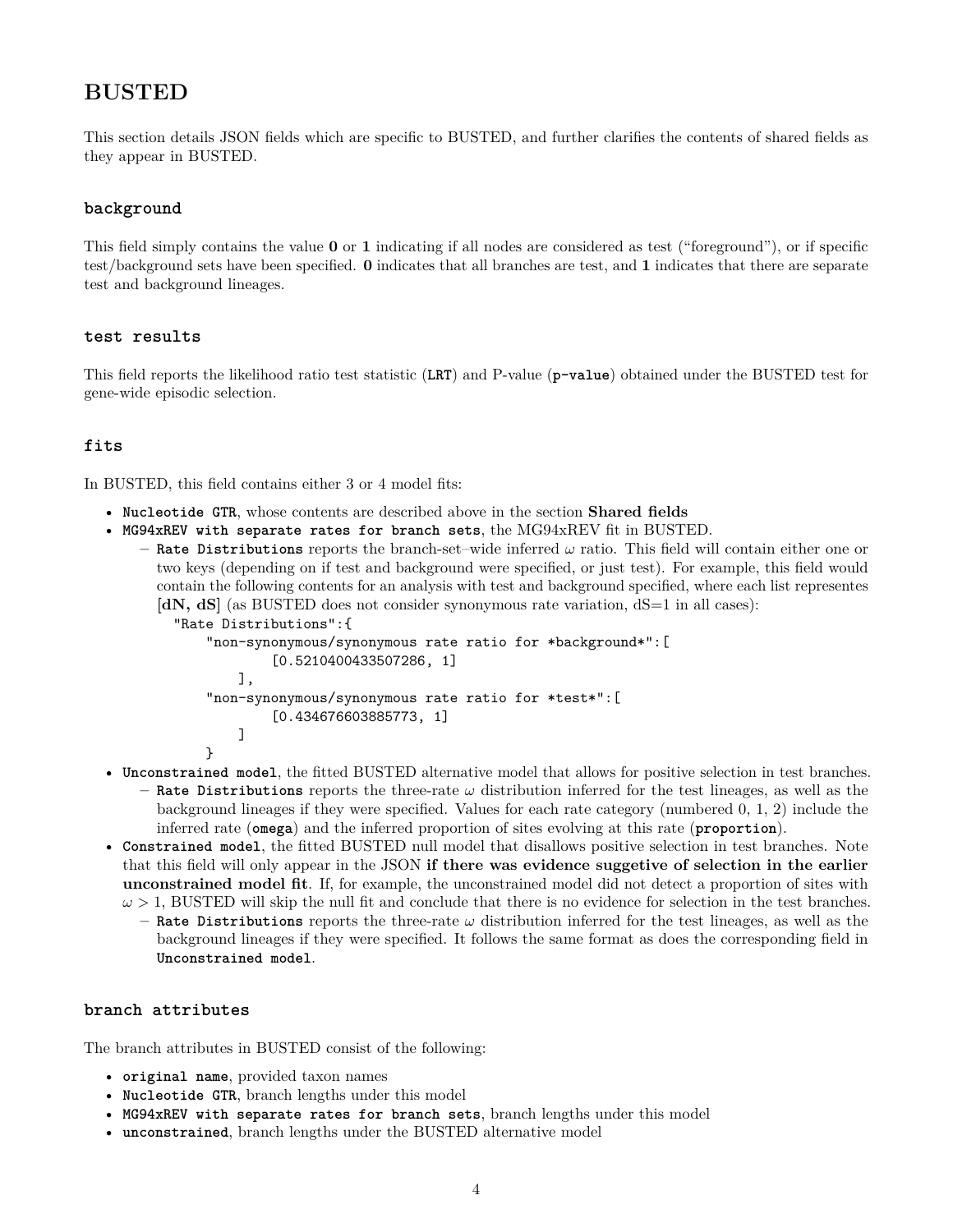• **constrained**, branch lengths under the BUSTED null model, if it was fit during the given BUSTED analysis

# **Site Log Likelihood**

Log-likelihood values calculated for each site, under the **unconstrained** and, if fit, the **constrained** models. A description of these values is available in the BUSTED publication and on [hyphy.org.](http://hyphy.org/methods/selection-methods/#busted)

# **Evidence Ratios**

Site-wise evidence ratios providing descriptive evidence for whether each site might be selected. A description of these values is available in the BUSTED publication and on [hyphy.org.](http://hyphy.org/methods/selection-methods/#busted) Note that this field will **only be populated** if the Constrained model was fit.

# **aBSREL**

This section details JSON fields which are specific to aBSREL, and further clarifies the contents of shared fields as they appear in aBSREL.

# **test results**

This field contains three keys:

- **P-value threshold**, the specified p-value threshold for calling lineages as selected
- **tested**, the number of lineages tested for selection
- **positive test results**, the number of lineages inferred to have experienced positive selection

Lineage-specific test results are contained the in **branch attributes** field, described below.

#### **fits**

In aBSREL, this field contains 3 model fits:

- **Nucleotide GTR**, whose contents are described above in the section **Shared fields**
- **Baseline MG94xREV**, the MG94xREV fit in BUSTED.
	- **– Rate Distributions** reports the distribution of branch-specific *ω* values inferred under this model, including the mean, median, and 95% bounds. The precise lineage *ω* estimates are contained in the **branch attributes** field, described below. An example Rate Distribution will look like this:

```
"Rate Distributions":{
   "Per-branch omega":{
     "Mean":714285715.2178631,
     "Median":0.6868187444722127,
     "2.5%":0,
     "97.5%":3.921475959531533
    }
}
```
- 
- **Full adaptive model**, the aBSREL adaptive model fit. Note that it will contain an *empty* **Rate Distributions** field. The inferred lineage *ω* distributions are contained in the **branch attributes** field, described below.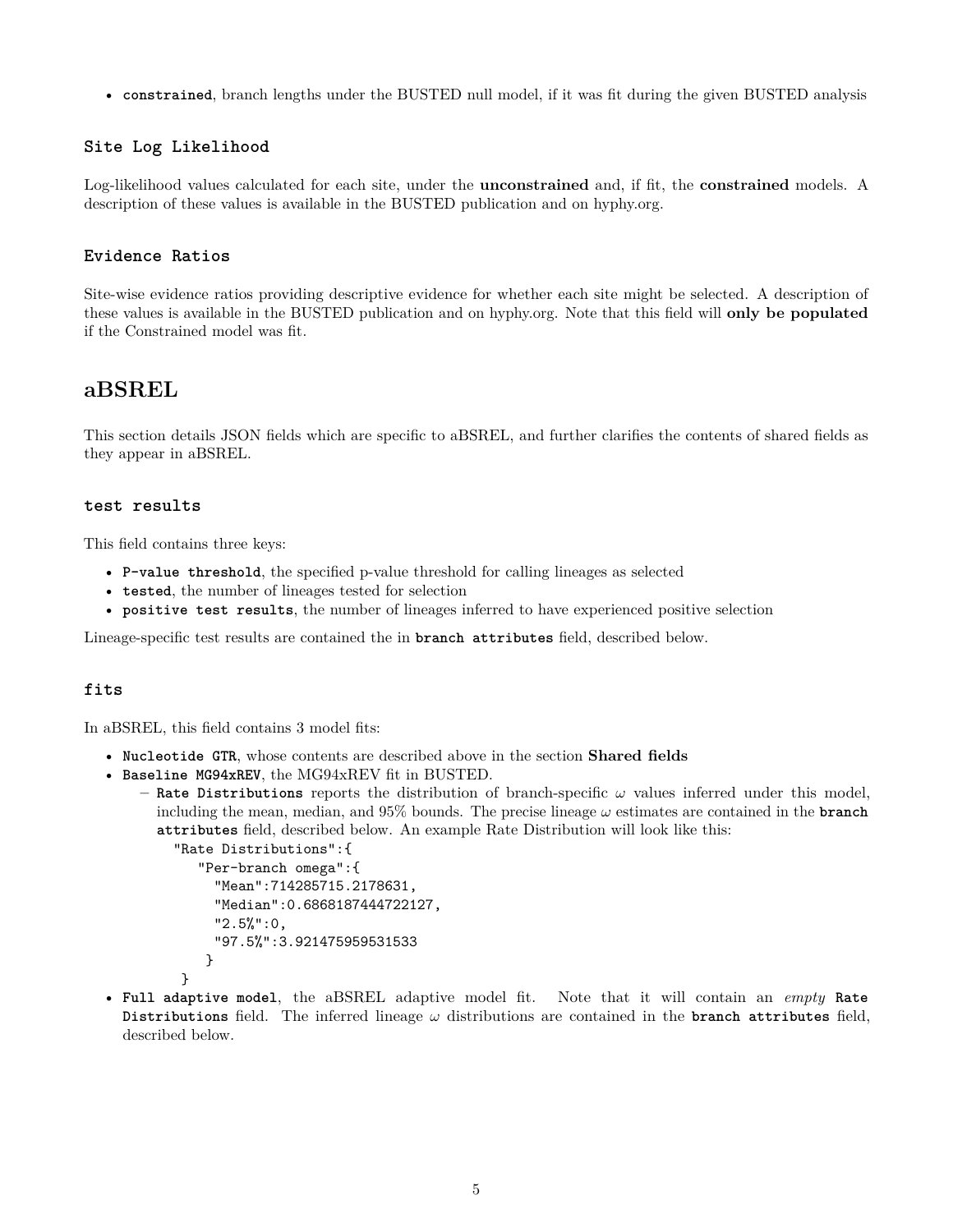# **branch attributes**

The branch attributes in aBSREL consist of the following:

- **original name**, provided taxon names
- **Nucleotide GTR**, branch lengths under this model
- **Baseline MG94xREV**, branch lengths under this model
- **Baseline MG94xREV omega**, branch-specific *ω* inferred under this model
- **Rate classes**, number of adaptively-inferred rate classes along this branch, indicating adaptive model complexity
- **Full adaptive model**, the branch lengths under this model
- **Rate Distributions**, the rate distribution (each rate in the form **[dN,dS]**) inferred under the adaptive model. There will be as many *dN/dS* ratios here as there are rate classes.
- **LRT**, the likelihood ratio test statistic for selection along this branch. This value will be 0 if there was insufficient evidence to warrant testing.
- **Uncorrected P-value**, the uncorrected p-value for selection along this branch. This value will be 1 if there was insufficient evidence to warrant testing.
- **Corrected P-value**, the Bonferroni-Holm corrected p-value for selection along this branch. This value will be 1 if there was insufficient evidence to warrant testing. **This p-value should be used as evidence for selection**.

# **RELAX**

This section details JSON fields which are specific to RELAX, and further clarifies the contents of shared fields as they appear in RELAX.

# **fits**

In RELAX, this field contains either either 4 or 6 model fits, where **General descriptive** and **RELAX partitioned descriptive** are only present when "All" RELAX models are fitted (in contrast to "Minimal" mode).

- **Nucleotide GTR**, whose contents are described above in the section **Shared fields**
- **MG94xREV with separate rates for branch sets**, the MG94xREV fit in RELAX.
	- **– Rate Distributions** reports the branch-set–wide inferred *ω* ratio. This field will contain either two or three keys (always for Reference and Test, and additional Unclassified if this branch set exists). Each rate list shown here represents **[dN, dS]** (as RELAX does not consider synonymous rate variation, dS=1 in all cases).
- **General descriptive**, a three-rate MG94xREV fit for all branch sets combined. This model fits a separate **K** parameter for each branch. This information is available in the \*\*branch attributes\*\* field, described below.
	- **– Rate Distributions** reports the the three-rate *ω* distribution shared across all branch sets. Values for each rate category (numbered 0, 1, 2) include the inferred rate (**omega**) and the inferred proportion of sites evolving at this rate (**proportion**).
- **RELAX alternative**, the RELAX alternative model fit.
	- **– Rate Distributions** reports the the three-rate *ω* distribution for each branch set. Values for each rate category (numbered 0, 1, 2) include the inferred rate (**omega**) and the inferred proportion of sites evolving at this rate (**proportion**).
- **RELAX null**, the RELAX null model fit.
	- **– Rate Distributions** reports the the three-rate *ω* distribution for each branch set. Values for each rate category (numbered 0, 1, 2) include the inferred rate (**omega**) and the inferred proportion of sites evolving at this rate (**proportion**).
- **RELAX partitioned descriptive**, a three-rate MG94xREV fit per branch set. Note that this model does not fit a **K** parameter.
	- **– Rate Distributions** reports the three-rate *ω* distribution inferred for the all specified branch sets. Values for each rate category (numbered 0, 1, 2) include the inferred rate (**omega**) and the inferred proportion of sites evolving at this rate (**proportion**).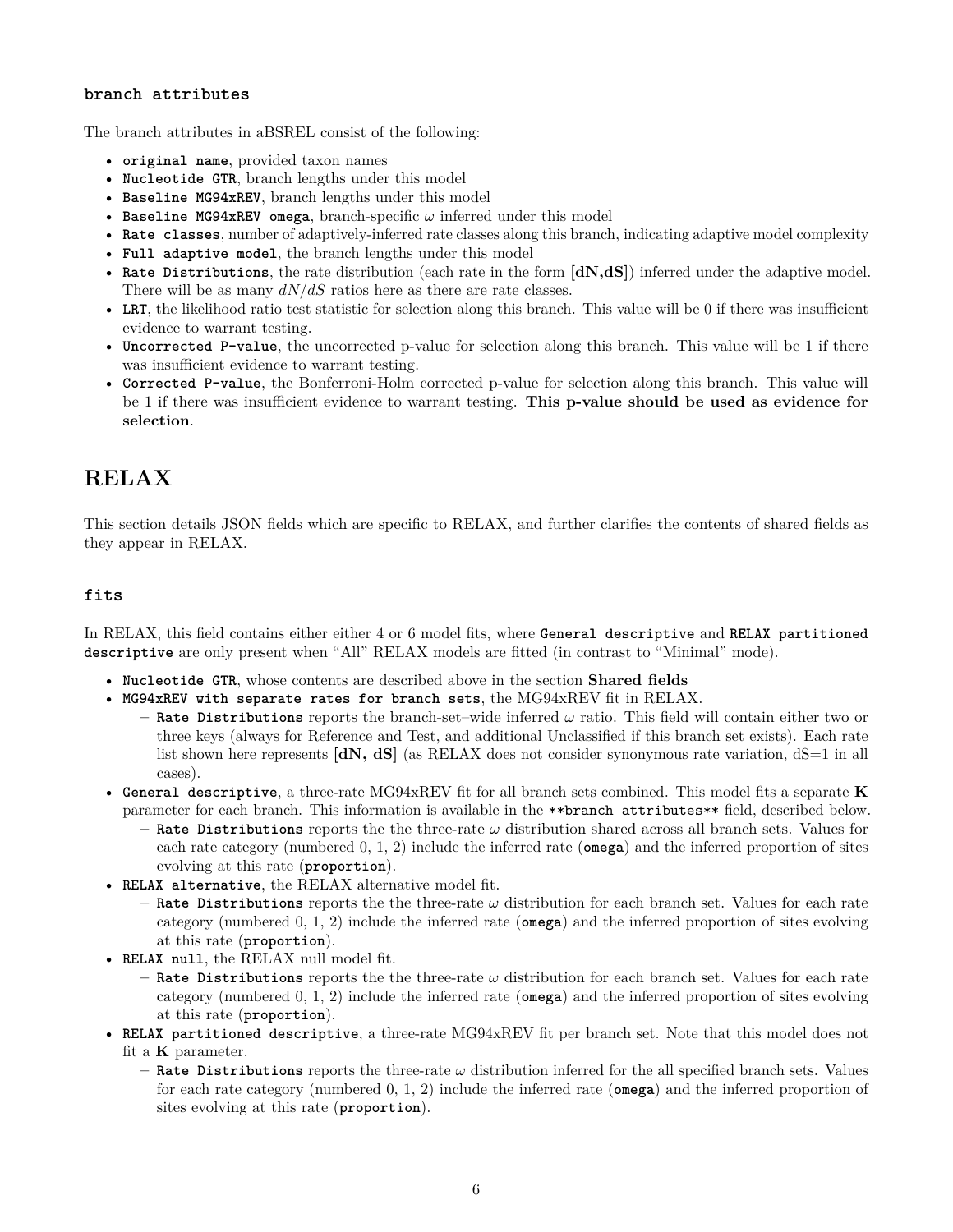#### **test results**

This field reports the likelihood ratio test statistic (**LRT**) and P-value (**p-value**) obtained under the RELAX test. It additionally reports the inferred K parameter in the key **relaxation or intensification parameter**.

#### **branch attributes**

The branch attributes in RELAX consist of the following:

- **original name**, provided taxon names
- **Nucleotide GTR**, branch lengths under this model
- **MG94xREV with separate rates for branch sets**, branch lengths under this model
- **General descriptive**, branch lengths under this model. This attribute is only present if RELAX is run in "All" mode.
- **k (general descriptive)**, the branch-specific **K** parameter inferred under the General Descriptive model. This attribute is only present if RELAX is run in "All" mode.
- **RELAX alternative**, branch lengths under this model.
- **RELAX null**, branch lengths under this model.
- **RELAX partitioned descriptive**, branch lengths under this model. This attribute is only present if RELAX is run in "All" mode.

#### **tested**

This field indicates whether each node (taxon and internal node) belongs to either the "Test", "Reference", or (if specified) "Unclassified" branch sets.

# **FEL and MEME**

FEL and MEME JSONs contain very similar contents, most of which is described under **Shared fields** above. This section details JSON fields in FEL and MEME.

# **branch attributes**

The branch attributes in FEL and MEME consist of the following:

- **original name**, provided taxon names
- **Nucleotide GTR**, branch lengths under this model
- **Global MG94xREV**, branch lengths under this model

# **MLE**

This field contains all site-level estimates of selection and effectively corresponds to a csv of inferences. It contains two keys:

- **headers**, the header/meaning of each column in the **content** block
- **content**, site-level estimates of selection, with values ordered as in **headers**. Each row corresponds to a site, in the order the sites were listed in **data partitions**. There will be a separate **content** section for each partition, starting from 0.

# **LEISR**

The LEISR JSON is very similar to those of FEL and MEME. This section details JSON fields in LEISR.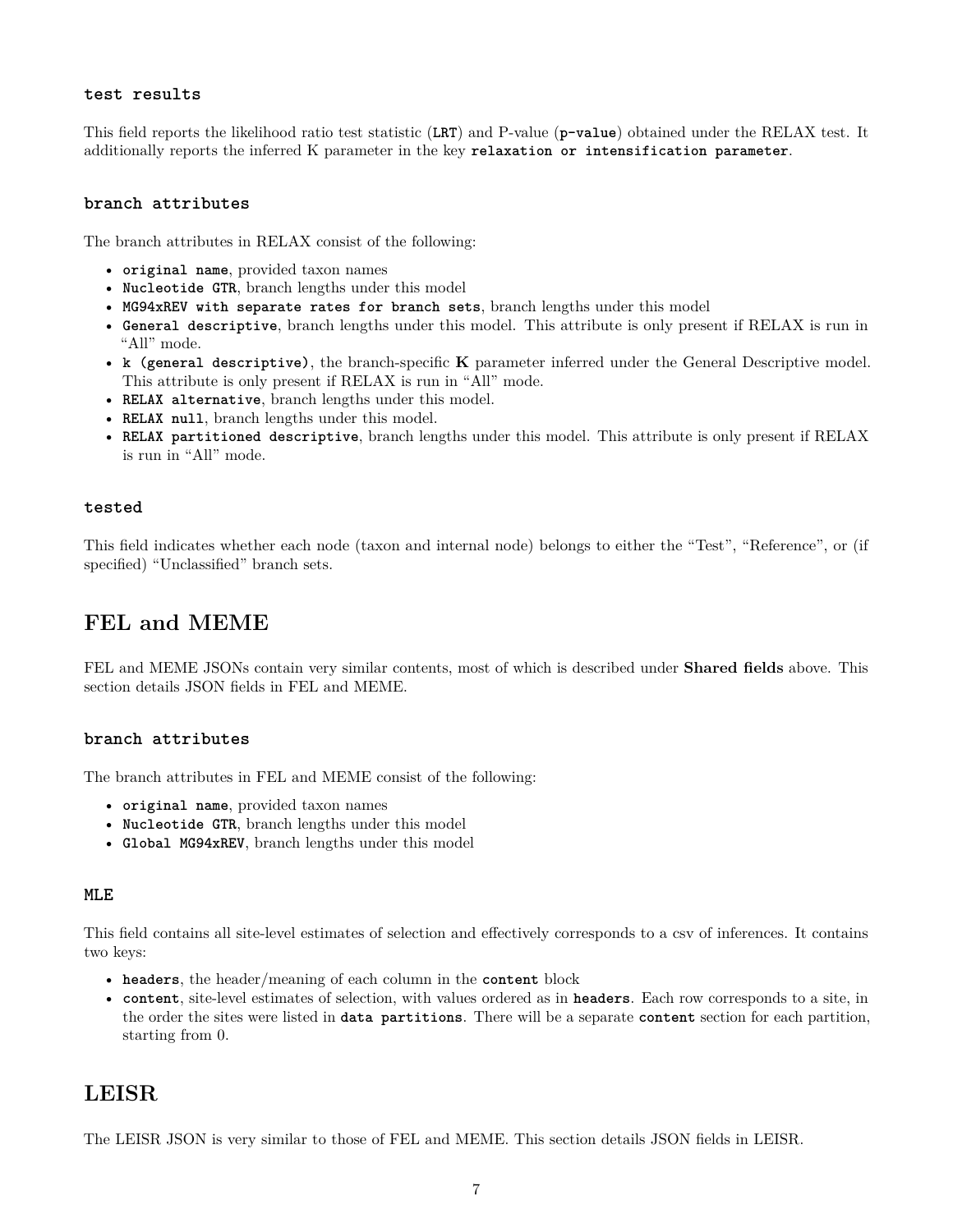# **fits**

This field contains a description of the specified model fit. As such, the specific name will differ based on what model the user has selected.

• **<model>**

**– Rate Distributions** is either empty if rate heterogeneity is off, or contains information about the rate distribution

Note that in version  $\leq$  = 2.3.7, there was a minor bug in the LEISR JSON, such that the field Equilibrium Frequencies in fits was misnamed as EFV. This has been addressed for HyPhy version  $>=2.3.8$ .

# **branch attributes**

The branch attributes in LEISR consist of the following:

- **original name**, provided taxon names
- **<model>**, branch lengths under the given model name in the fits field

# **MLE**

This field contains is analogous to those of FEL and MEME. Note that only a single partition is allowed for LEISR inference at this time.

# **SLAC**

The SLAC JSON is very similar to those of FEL and MEME but contains some additional information. This section details JSON fields in SLAC.

# **branch attributes**

The branch attributes in SLAC consist of the following:

- **original name**, provided taxon names
- **Nucleotide GTR**, branch lengths under this model
- **Global MG94xREV**, branch lengths under this model
- **codon**, the codon sequence, presented as a list, at this node. For internal nodes, these codon sequences were inferred using maximum likelihood ancestral state reconstruction.
- **amino-acid**, the amino acid sequence, presented as a list, at this node. For internal nodes, these sequences were inferred using maximum likelihood ancestral state reconstruction.
- **synonymous substitution count**, the number of synonymous substitutions per site inferred to have occured along this branch
- **nonsynonymous substitution count**, the number of nonsynonymous substitutions per site inferred to have occured along this branch

#### **MLE**

This field is arranged similar to MEME and FEL, with **headers** representing a csv header and **content** representing corresponding rows under this header, per partition. However, it contains additional content information as well:

• **content** contains both **by-site** and **by-branch** inferences (that is, substitution information across sites and across branches) under both **RESOLVED** and **AVERAGED** ancestral state modes. The **by-branch** inferences will contain the field **NAMES** indicating the order that rows within are presented.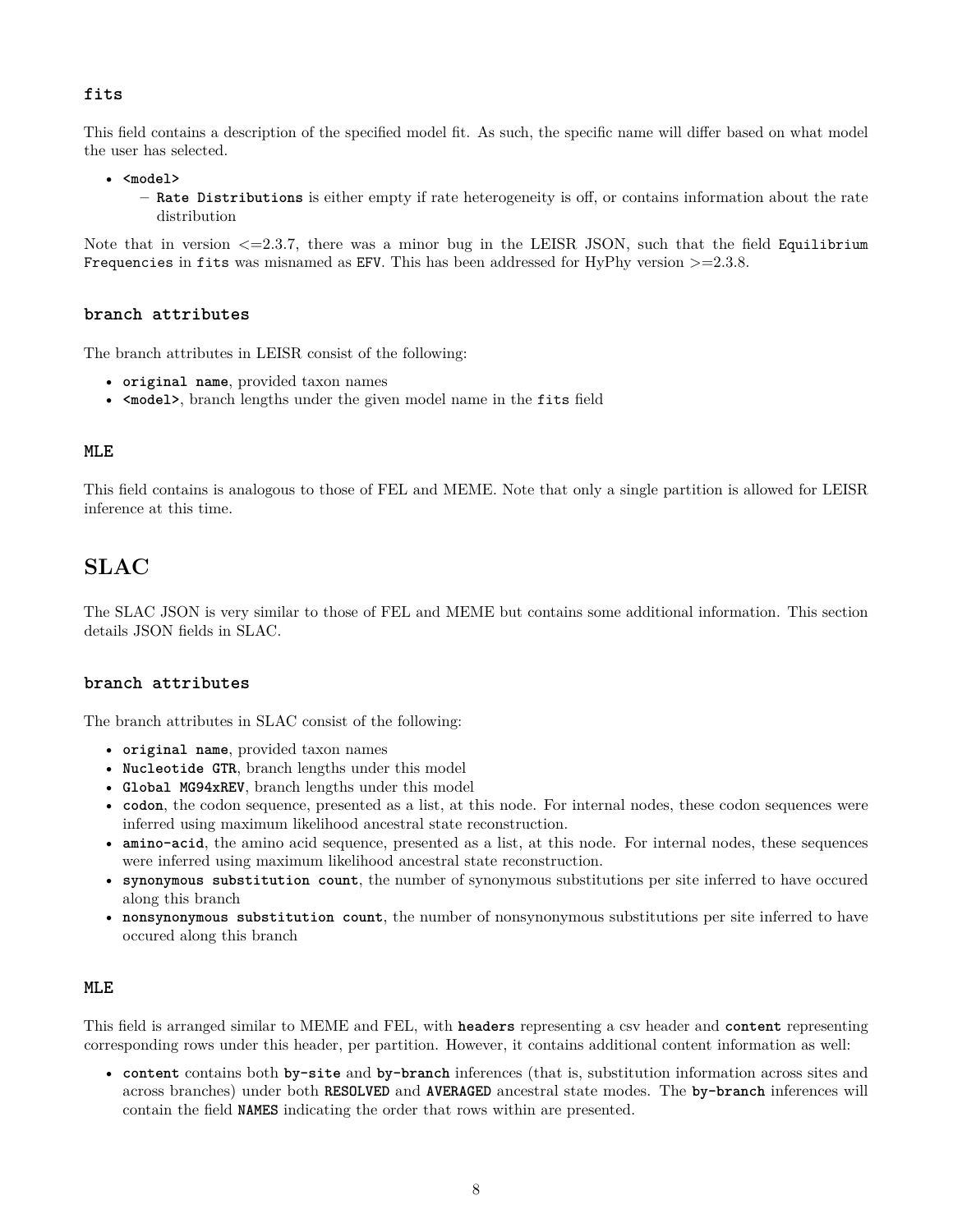- **sample-median** contains **RESOLVED** and **AVERAGED** versions of the header contents referring to the median of the bootstrap draws for establishing a 95% confidence interval.
- **sample-2.5** contains **RESOLVED** and **AVERAGED** versions of the header contents referring to the lower 2.5% boundary of the bootstrap draws for establishing a 95% confidence interval.
- **sample-97.5** contains **RESOLVED** and **AVERAGED** versions of the header contents referring to the upper 97.5% boundary of the bootstrap draws for establishing a 95% confidence interval.

# **FUBAR**

This section details JSON fields which are specific to FUBAR, and further clarifies the contents of shared fields as they appear in FUBAR.

# **MLE**

This field follows the same format as in FEL/MEME. Please see the **FEL and MEME** section above for details.

# **settings**

This field records the run-time settings specified for FUBAR inference:

- **grid size**, size of the NxN grid used to pre-compute rates and likelihoods
- **chains**, the number of MCMC chains run
- **chain-length**, the number of generations run per chain
- **burn-in**, the number of samples discarded per chain as burn-in
- **samples**, the number of samples drawn per chain
- **concentration**, the alpha parameter for thr Dirichlet prior
- **posterior**, the posterior probalility threshold used to call selected sites

# **grid**

This field contains the full grid of rates and their corresponding weights, where each row represents the following:

[nonsynonymous rate (dN), synonymous rate (dS), posterior mean over the grid for this dN/dS rate]

#### **posterior**

This field contains, for each partition (starting from 0), the posterior probability for each grid rate across all sites (starting from 0).

# **branch attributes**

The branch attributes in FUBAR consist of the following:

- **original name**, provided taxon names
- **Nucleotide GTR**, branch lengths under this model

# **FADE**

This section details JSON fields which are specific to FADE, and further clarifies the contents of shared fields as they appear in FADE.